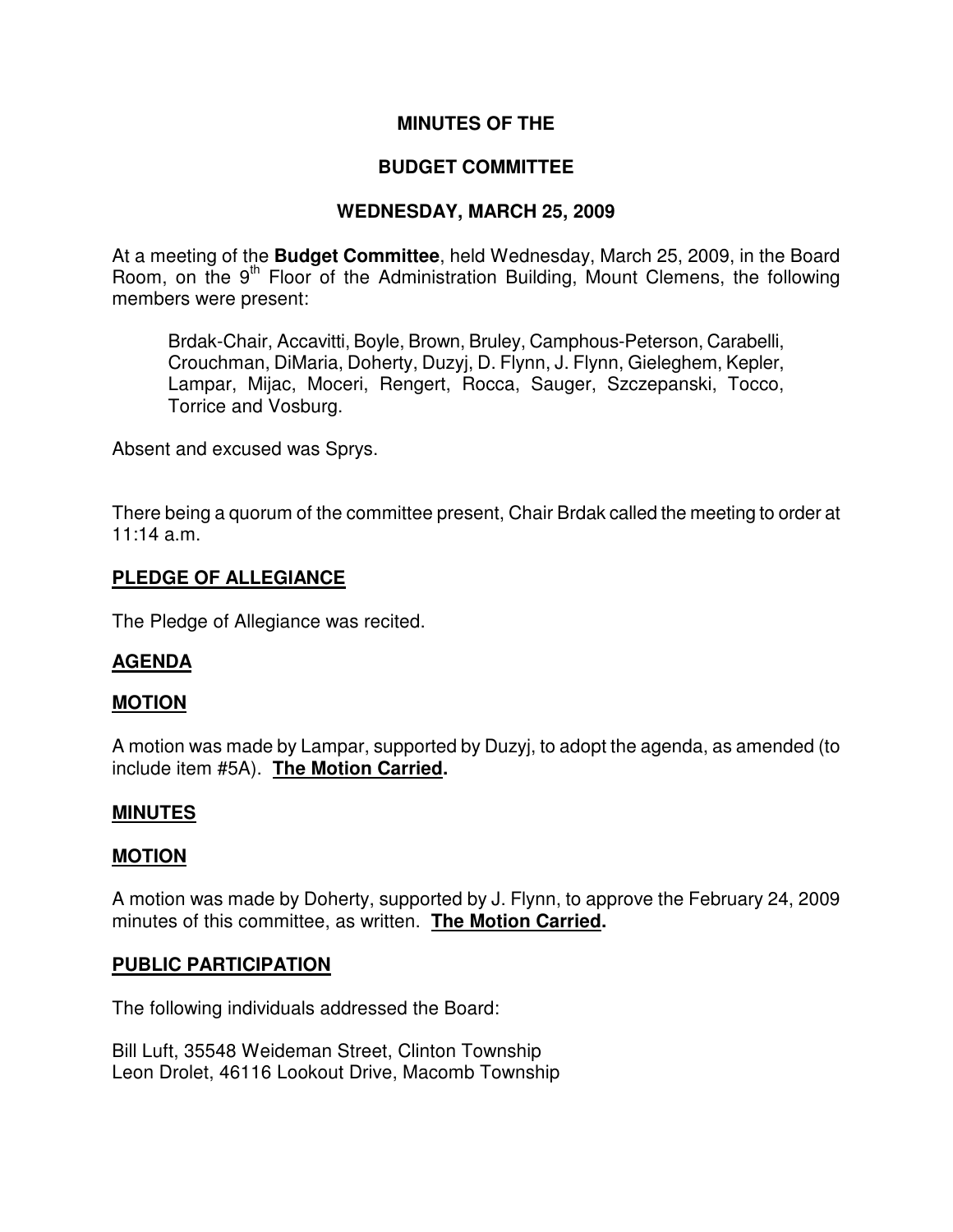### **RECOMMENDATION FROM ADMINISTRATIVE SERVICES COMMITTEE MEETING OF 02-04-09**

### **COMMITTEE RECOMMENDATION – MOTION**

A MOTION WAS MADE BY DUZYJ, SUPPORTED BY SZCZEPANSKI, TO RECOMMEND THAT THE BOARD OF COMMISSIONERS AUTHORIZE THE COUNTY CLERK/ REGISTER OF DEEDS TO PURCHASE A LAPTOP FOR THE REGISTER OF DEEDS, AND A WIRELESS NETWORKING CARD AND BLUETOOTH CARD FOR THE CLERK'S CURRENT LAPTOP AT A COST NOT TO EXCEED \$4,200. BOTH LAPTOPS ARE MAINLY USED FOR MOBILE OFFICES AND MEETINGS. FUNDING IS AVAILABLE IN THE REGISTER OF DEEDS TECHNOLOGY FUND.

The following commissioners spoke: Duzyj and Brdak.

Chair Brdak called for a vote on the motion and **THE MOTION CARRIED.** 

# **RECOMMENDATION FROM TECHNOLOGY AND COMMUNICATIONS COMMITTEE MEETING OF 03-16-09**

### **COMMITTEE RECOMMENDATION – MOTION**

A MOTION WAS MADE BY SZCZEPANSKI, SUPPORTED BY J. FLYNN, TO RECOMMEND THAT THE BOARD OF COMMISSIONERS ADOPT RECOMMENDATION ON PRINTER COST SAVINGS AS OUTLINED IN ATTACHED CORRESPONDENCE FROM THE INFORMATION TECHNOLOGY DIRECTOR.

The following commissioners spoke: Doherty, Camphous-Peterson, Bruley, Lampar and Szczepanski.

Chair Brdak called for a vote on the motion and **THE MOTION CARRIED.** 

# **RECOMMENDATION FROM PUBLIC SAFETY AND CORRECTIONS COMMITTEE MEETING OF 03-17-09**

### **COMMITTEE RECOMMENDATION – MOTION**

A MOTION WAS MADE BY DOHERTY, SUPPORTED BY CAMPHOUS-PETERSON, TO RECOMMEND THAT THE BOARD OF COMMISSIONERS APPROVE THE DISBURSEMENT OF WIRELESS E-911 FUNDS PURSUANT TO MACOMB COUNTY'S AMENDED 911 PLAN PER SCHEDULE A (ATTACHED) UTILIZING POPULATION FIGURES SUPPLIED BY SEMCOG. **THE MOTION CARRIED.**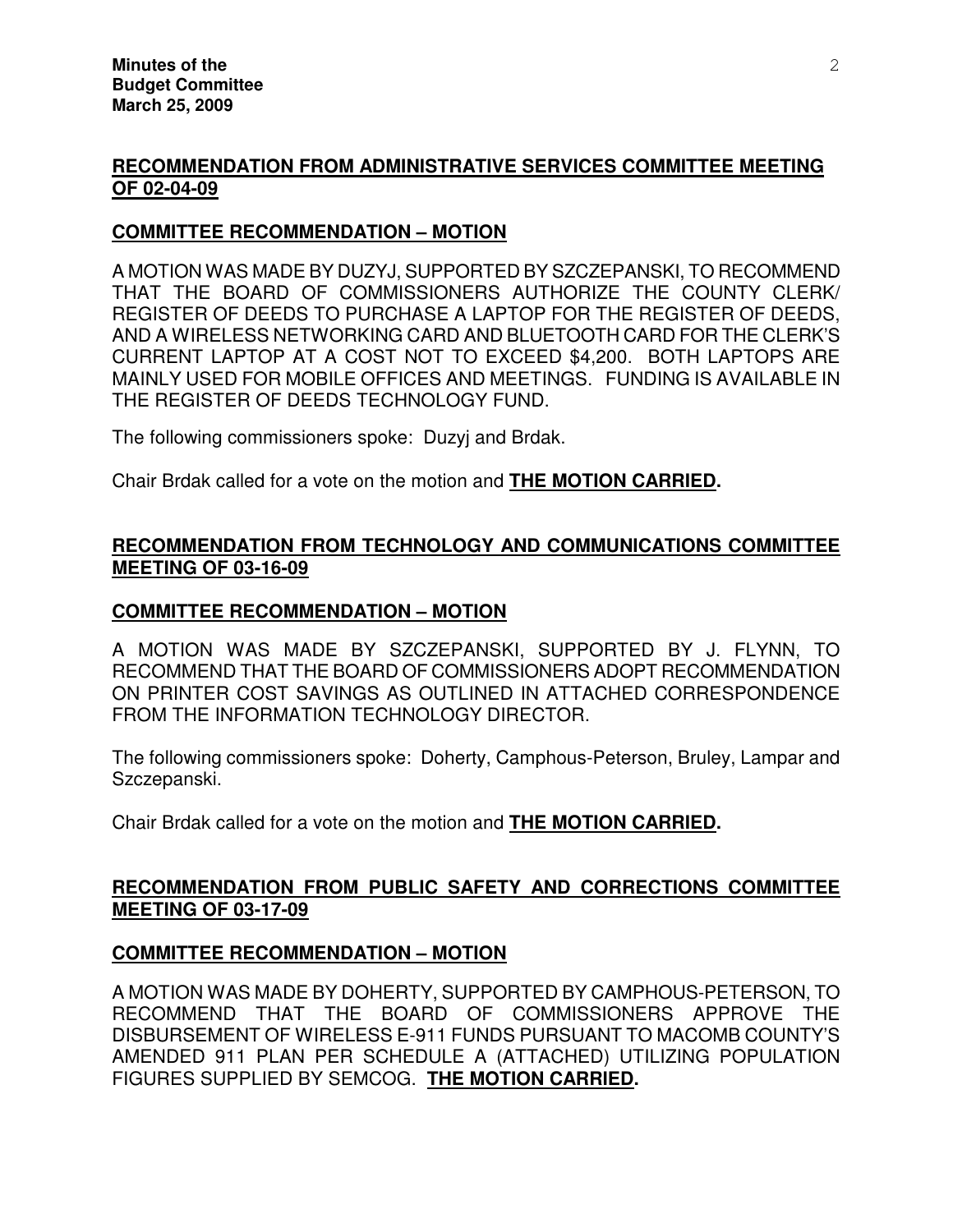### **OVERVIEW OF MACOMB COUNTY FINANCES BY FINANCE DIRECTOR**

Mr. Diegel provided a slide presentation that appeared on the overhead drop down screens. The slide presentation consisted of the overview of the County Budget that was made at Town Hall meetings throughout the county.

A copy of Mr. Diegel's slide presentation is on file in the Board Office.

### **MOTION**

A motion was made by Camphous-Peterson, supported by DiMaria, to receive and file the overview of Macomb County finances by the Finance Director.

The following commissioners spoke: Brown and Vosburg.

Chair Brdak called for a vote on the motion and **The Motion Carried.** 

### **REDUCE 2009 OPERATING BUDGET BY \$813,376**

### **COMMITTEE RECOMMENDATION – MOTION**

A MOTION WAS MADE BY DOHERTY, SUPPORTED BY J. FLYNN, TO RECOMMEND THAT THE BOARD OF COMMISSIONERS REDUCE THE 2009 OPERATING BUDGET BY \$813,376 AS SUMMARIZED ON BUDGETARY REDUCTION SCHEDULE.

The following commissioners spoke: Camphous-Peterson, Brown, Bruley and DiMaria.

Chair Brdak called for a vote on the motion and **THE MOTION CARRIED.** 

# **ADOPT 2009 COUNTY DRAIN DEBT MILLAGE RATE OF .0050 MILL**

### **COMMITTEE RECOMMENDATION – MOTION**

A MOTION WAS MADE BY MIJAC, SUPPORTED BY DUZYJ, TO RECOMMEND THAT THE BOARD OF COMMISSIONERS ADOPT A COUNTY DRAIN DEBT REQUIREMENT OF .0050 MILL FOR INCLUSION ON THE DECEMBER, 2009 MILLAGE LEVY.

The following commissioner spoke: Szczepanski.

Chair Brdak called for a vote on the motion and **THE MOTION CARRIED.**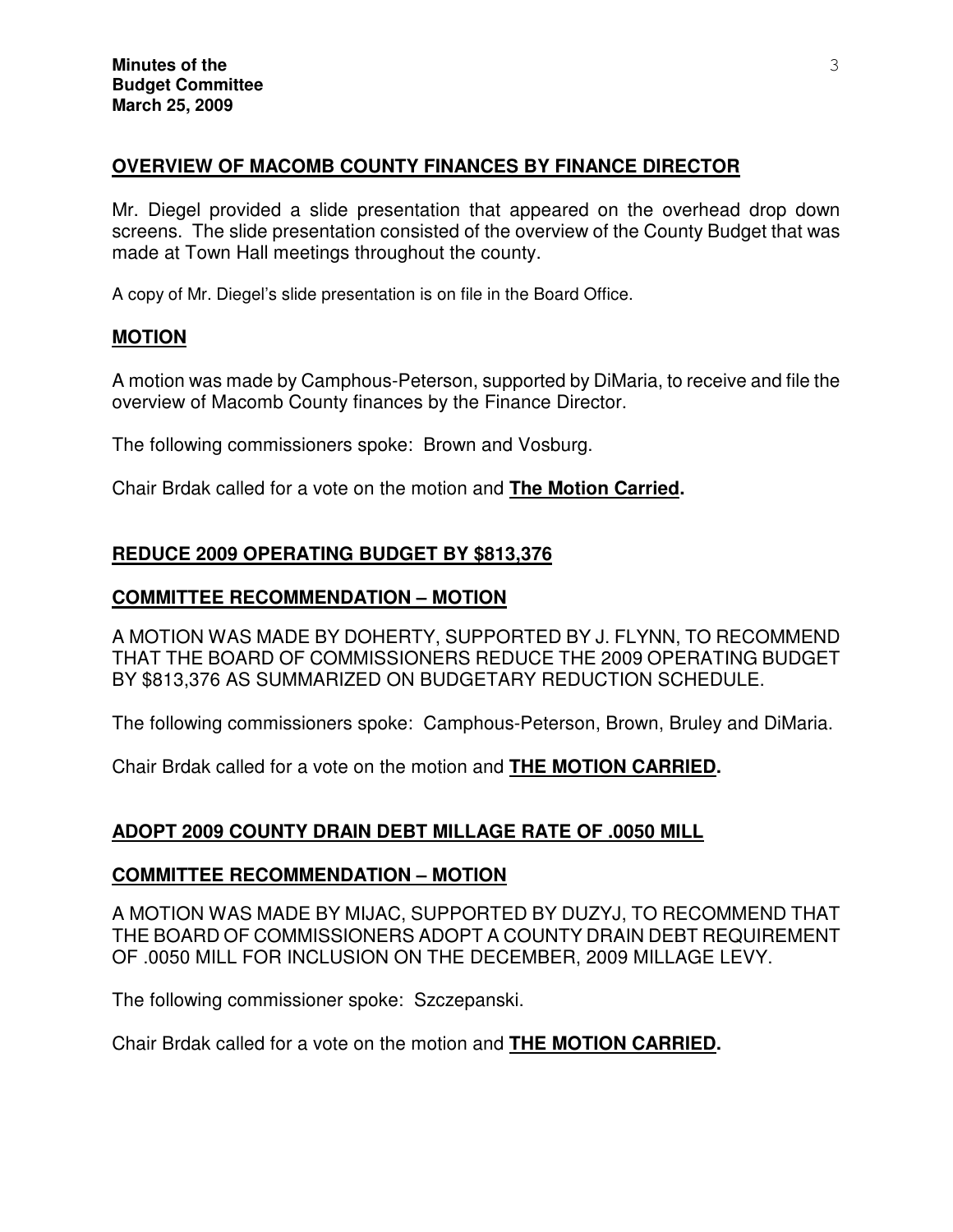# **ADOPT 2009 SMART PUBLIC TRANSPORTATION MILLAGE RATE OF .5900 MILL**

### **COMMITTEE RECOMMENDATION – MOTION**

A MOTION WAS MADE BY DOHERTY, SUPPORTED BY D. FLYNN, TO RECOMMEND THAT THE BOARD OF COMMISSIONERS ADOPT A SMART PUBLIC TRANSPORTATION MILLAGE RATE OF .5900 MILL, LESS ANY MILLAGE REDUCTION REQUIRED BY THE HEADLEE ROLL BACK FACTOR, FOR INCLUSION ON THE DECEMBER, 2009 MILLAGE LEVY.

The following commissioners spoke: Rengert and Gieleghem.

Chair Brdak called for a vote on the motion and **THE MOTION CARRIED WITH ROCCA AND SZCZEPANSKI VOTING "NO." (FORWARDED TO THE APRIL 30, 2009 FULL BOARD)**

### **ADOPT 2009 VETERANS SERVICE OPERATING MILLAGE RATE OF .0400 MILL**

### **COMMITTEE RECOMMENDATION – MOTION**

A MOTION WAS MADE BY TORRICE, SUPPORTED BY ACCAVITTI, TO RECOMMEND THAT THE BOARD OF COMMISSIONERS ADOPT A VETERAN'S SERVICE MILLAGE RATE OF .0400 MILL, LESS ANY MILLAGE REDUCTION REQUIRED BY THE HEADLEE ROLL BACK FACTOR, FOR INCLUSION ON THE DECEMBER, 2009 MILLAGE LEVY. **THE MOTION CARRIED. (FORWARDED TO THE APRIL 30, 2009 FULL BOARD)**

# **ADOPT 2009 COUNTY OPERATING MILLAGE RATE OF 4.5685 MILLS**

# **COMMITTEE RECOMMENDATION – MOTION**

A MOTION WAS MADE BY KEPLER, SUPPORTED BY TOCCO, TO RECOMMEND THAT THE BOARD OF COMMISSIONERS ADOPT THE 2009 COUNTY OPERATING MILLAGE RATE OF 4.5685 MILLS.

The following commissioners spoke: Carabelli and Brdak.

### **AMENDMENT**

A MOTION WAS MADE BY CARABELLI, SUPPORTED BY BROWN, TO CHANGE THE RATE FROM 4.5685 MILLS TO 4.2000 MILLS.

The following commissioners spoke: Kepler, Rengert, Szczepanski, Carabelli, Sauger, Brown, Gieleghem, Bruley, Brdak, Vosburg and Doherty.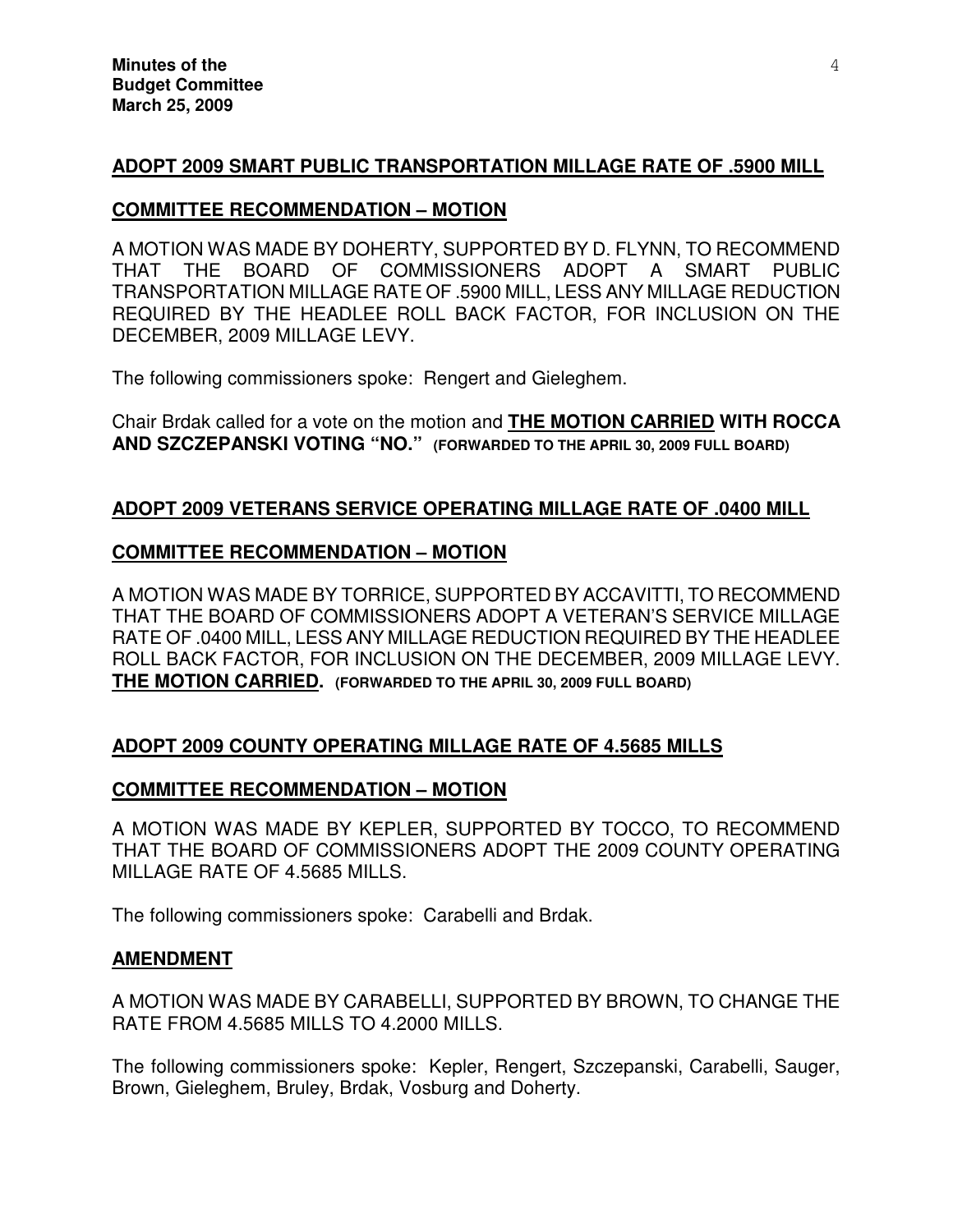A ROLL CALL VOTE WAS TAKEN ON THE **AMENDMENT** AS FOLLOWS:

VOTING YES WERE BROWN, CAMPHOUS-PETERSON, CARABELLI, CROUCHMAN, DiMARIA, DOHERTY, DUZYJ, RENGERT, ROCCA, SZCZEPANSKI, TORRICE AND VOSBURG. THERE WERE 12 "YES" VOTES.

VOTING NO WERE ACCAVITTI, BOYLE, BRDAK, BRULEY, D. FLYNN, J. FLYNN, GIELEGHEM, KEPLER, LAMPAR, MIJAC, MOCERI, SAUGER AND TOCCO. THERE WERE 13 "NO" VOTES.

### **THE MOTION WAS DEFEATED.**

The following commissioners spoke: Rocca, Brdak, Brown and Szczepanski.

A ROLL CALL VOTE WAS TAKEN ON THE **MAIN MOTION** AS FOLLOWS:

VOTING YES WERE ACCAVITTI, BOYLE, BRDAK, BRULEY, D. FLYNN, J. FLYNN, GIELEGHEM, KEPLER, LAMPAR, MIJAC, MOCERI, SAUGER AND TOCCO. THERE WERE 13 "YES" VOTES.

VOTING NO WERE BROWN, CAMPHOUS-PETERSON, CARABELLI, CROUCHMAN, DiMARIA, DOHERTY, DUZYJ, RENGERT, ROCCA, SZCZEPANSKI, TORRICE AND VOSBURG. THERE WERE 12 "NO" VOTES.

**THE MOTION CARRIED. (FORWARDED TO THE APRIL 30, 2009 FULL BOARD)**

#### **DISCUSSION ON WATERWAY CLEANUP PROGRAM**

Chair Brdak brought to commissioners attention that this agenda item should be listed as Discussion on the Environmental Problems: Lake/River Fund.

The following commissioner spoke: Szczepanski.

### **COMMITTEE RECOMMENDATION - MOTION**

A MOTION WAS MADE BY BROWN, SUPPORTED BY DOHERTY, TO RECOMMEND THAT THE BOARD OF COMMISSIONERS REDUCE THE ENVIRONMENTAL PROBLEMS: LAKE/RIVER FUND BY \$75,000.

The following commissioners spoke: Gieleghem and Brown.

A **friendly amendment** by Commissioner Bruley was accepted as follows: "To **refer** this back to the Health and Environmental Services Committee to re-evaluate and bring a recommendation back to the Board."